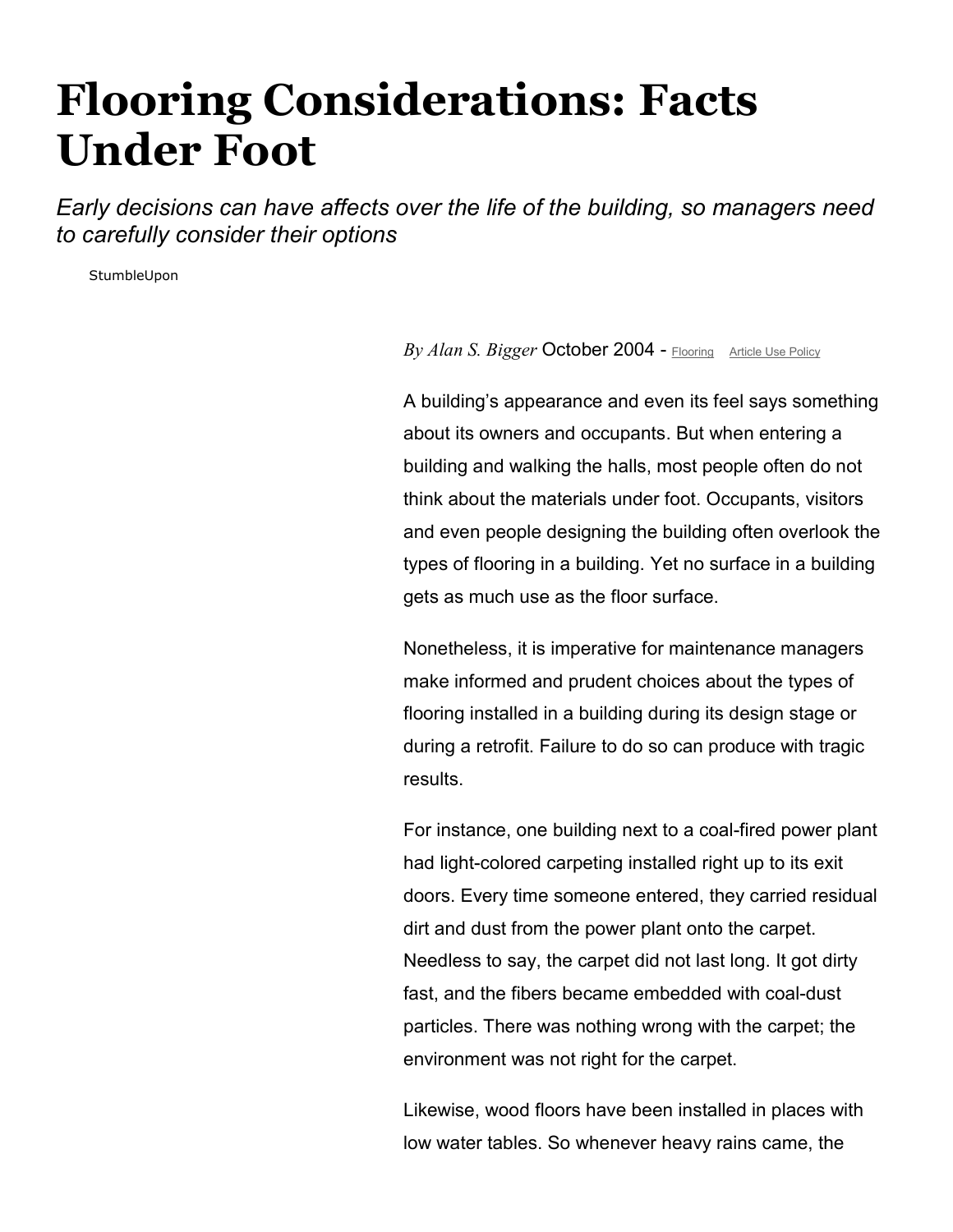moisture would seep into the building, damaging the wood flooring. Nothing was wrong with the wood flooring in and of itself, but its location was wrong. In the cases above, the product installed was not appropriate for its location or intended use.

## Factors in Play

Selecting flooring is critical for the long-term success of a building and for its ease of maintenance. Flooring options available today are far superior to those of 50 years ago. Common flooring options of the past are available, such as carpet, vinyl, wood and stone, a category that includes granite, slate and marble. Joining those choices are synthetic woods, high-performance rubber and even bamboo.

Obviously, not all floor finishes are ideal for all locations. Proactive managers will partner with industry professionals, such as architects, interior designers and manufacturers, to determine the right flooring for each location. They must take into account numerous factors when planning to install flooring:

- The function of the space. For instance, a cafeteria at an elementary school might prefer to use vinyl composite tile (VCT) over carpet, since it might be easier to wipe food and drinks spills off a VCT floor than a carpeted floor. But carpet squares also could be used, and when a spill occurs or a tile is damaged, the tile could be removed, cleaned or replaced.
- Repair flexibility. Close observation of a hallway indicates that a vast amount of walking takes place in the middle of the hallway. So that is the place the flooring will wear out first. In the case of carpet, one might notice wear in the center of a carpet, such as when located in a high-traffic hallway. But if the carpet was installed with inlaid components and borders, it might be possible to only remove the worn portion down the center of the hall. The borders remain,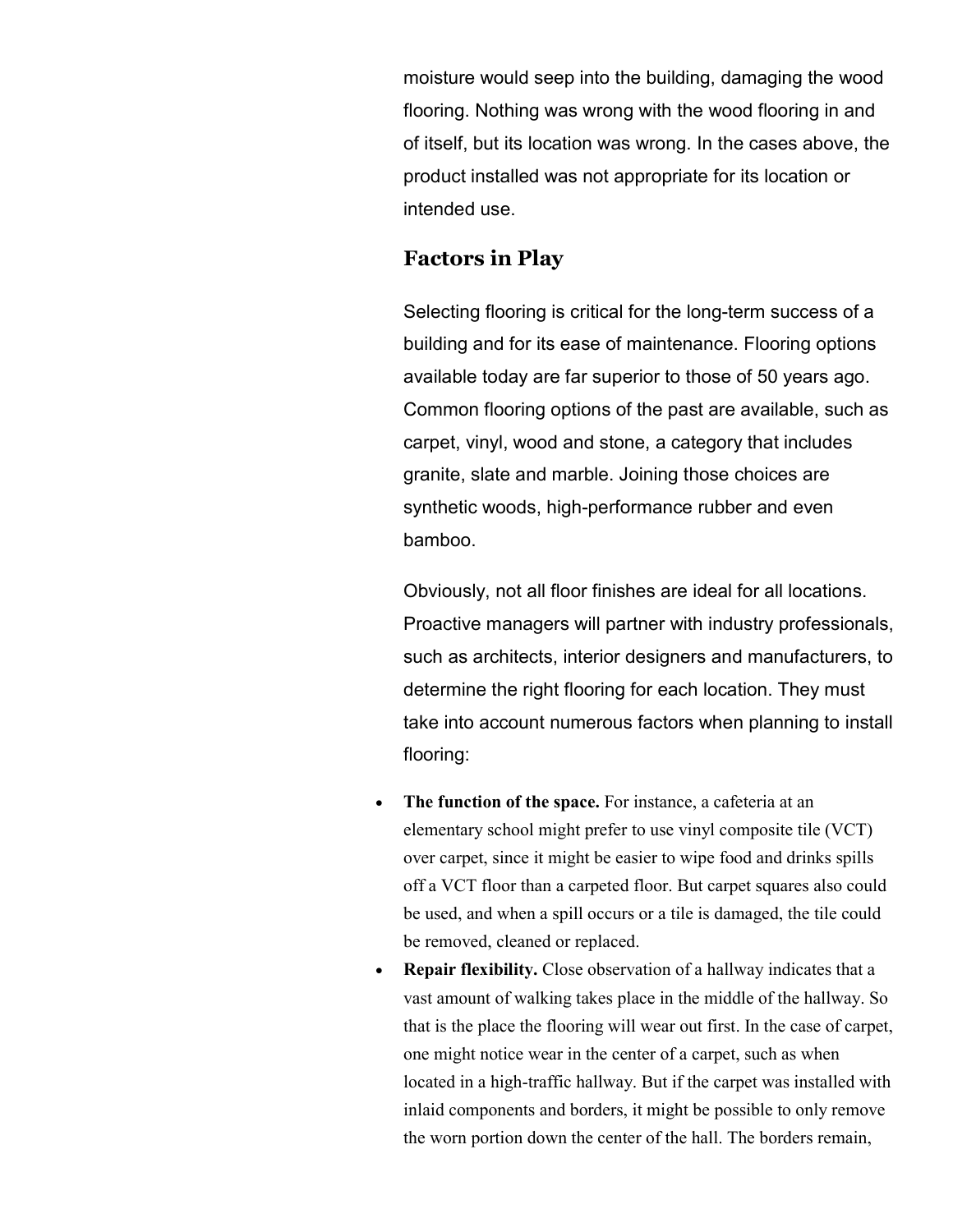since rarely anyone walks along the side of a hallway, and the center strip is replaced.

- Traffic levels. High-traffic areas require flooring that can withstand heavy traffic. So airports, university buildings and publiccongregation areas often feature terrazzo, marble or even granite flooring. These hard surfaces are long wearing and will withstand heavy traffic for years.
- Ease of maintenance. Many types of flooring need significant attention. Spills on carpets need to be removed as soon as possible, and VCT often has to be stripped of old floor finish and replaced with new. Terrazzo might require regular buffing, and marble might require polishing. Over time, the cost of labor to maintain flooring acceptably will be many times higher than the initial installation cost per square foot.
- Rated service life. This issue relates to a floor type's life expectancy. One industry source indicated that wood flooring has a rated life of 25 years, terrazzo 25 years, vinyl 15 years and carpet 10 years. Another industry source rated the life expectancy of vinyl at 10-15 years and that of carpet 5-20 years.

But the life expectancy of any floor surface often depends on issues that the manufacturer cannot predict, such as the level of maintenance for that finish. Some carpet lasts many years because the cleaning and maintenance, while other handsome carpet has worn out or dirtied out just because of lack of appropriate cleaning.

• Recycling or reusing the flooring. Some flooring, fibers and glues have higher levels of volatile organic compounds than others do. The contents of flooring not only have a direct impact on indoor air quality but also on the ability to recycle the end product and the industry's ability to reuse the end product. Some manufacturers now can take back pieces of the flooring, refinish it and reuse it, while other types of flooring can be recycled into other end products.

## A Matter of Money

Pricing purposely has been omitted from this discussion so far. The old saying about being penny-wise and poundfoolish might be appropriate to consider when selecting a floor type. One industry study drew significant conclusions when considering the life-cycle cost of flooring types: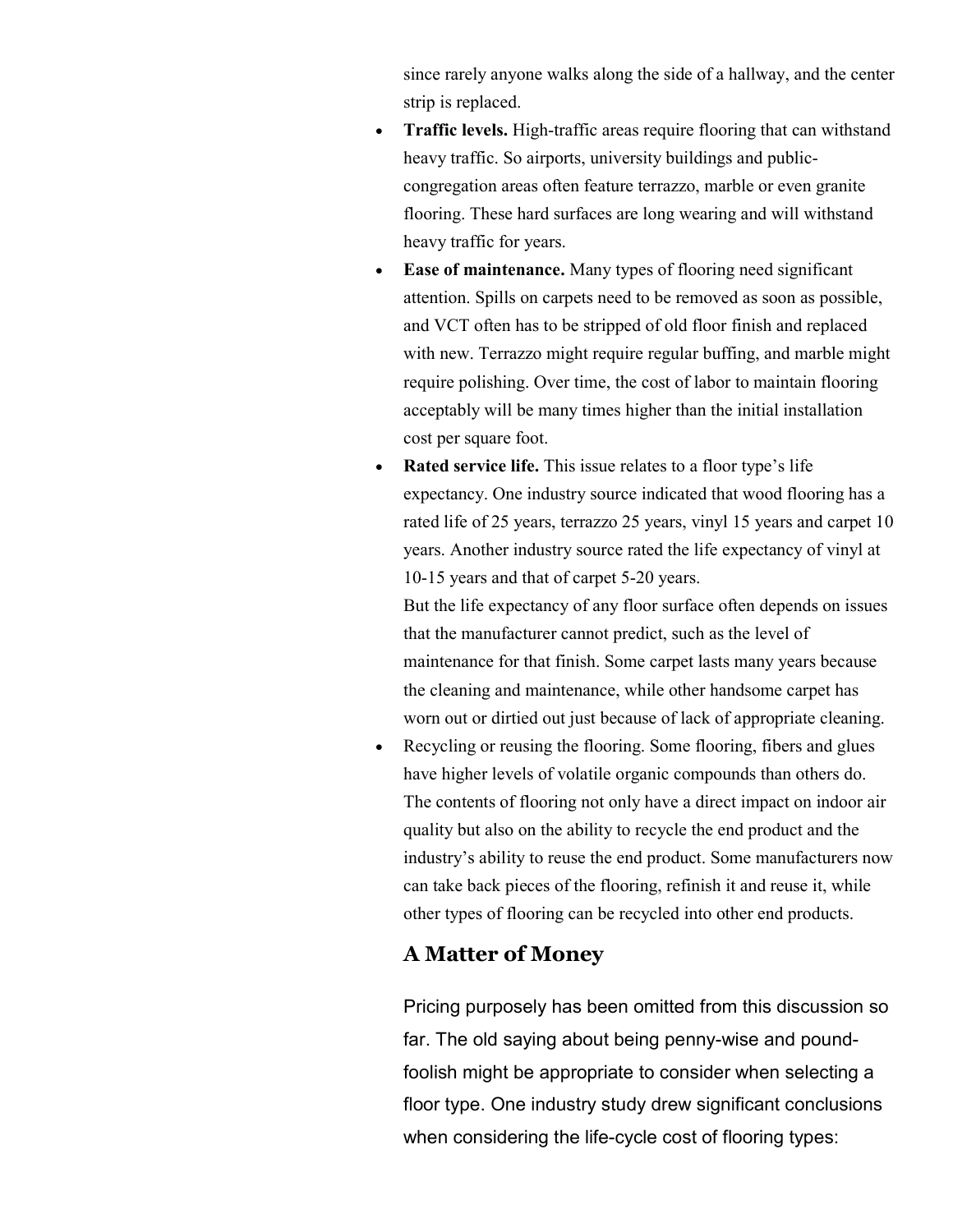- Over the life cycle of flooring, products with lower initial costs did not remain cheaper than products with higher initial costs.
- Products with a higher initial cost proved to be less expensive to own over a 15-year period.

Many industry sources understand the benefits and liabilities of each type of flooring and can help managers make wise and informed long-range choices about the flooring. Among the comparison points for different floor types:

- life span and durability
- care and maintenance
- comfort
- life-cycle costs
- installation
- slip resistance
- chemical resistance
- sound absorption
- anti-fatiguing
- color and color resistance.

In basic terms, choosing inexpensive flooring during the design phase of a building might be false savings. It might save dollars on the initial installation, but costs to the building owner might be higher down the road. The best rule of thumb is to consider installing flooring that closely mirrors the life expectancy of the use of the space in question and that delivers reasonable economies at the same time.

For instance, if the life expectancy of an office space is 15 years, and if the owners anticipated that its function will change, installing high-cost flooring that might last 25 years or longer might not make sense. But if the corridor of a building will always have to handle high traffic for the life expectancy of the building, it might be prudent to install a flooring type that will last the life of the building or as close